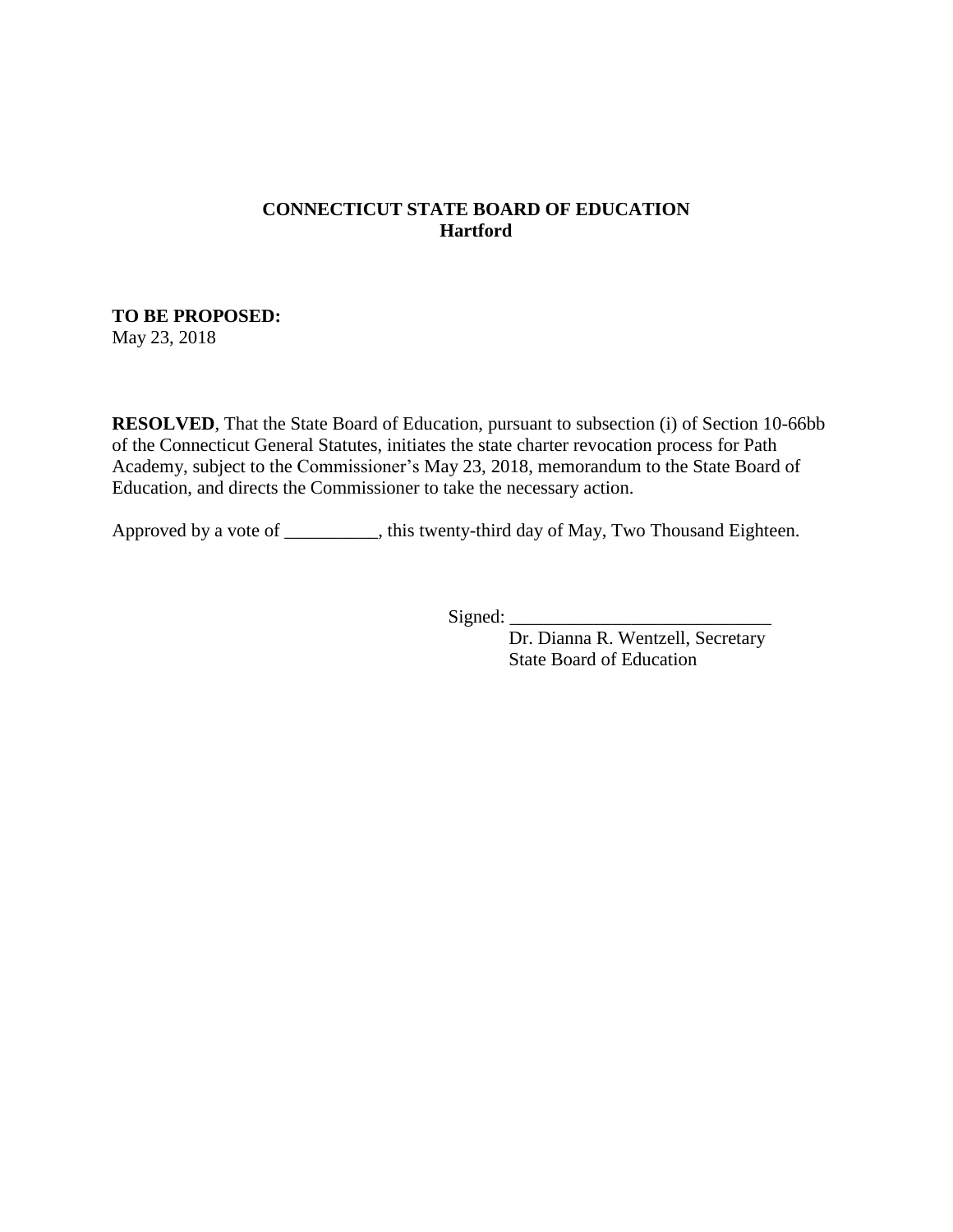#### **CONNECTICUT STATE BOARD OF EDUCATION Hartford**

**TO:** State Board of Education

**FROM:** Dr. Dianna R. Wentzell, Commissioner of Education

**DATE:** May 23, 2018

**SUBJECT:** Initiation of Charter Revocation Process – Path Academy, Windham

#### **Executive Summary**

#### **Introduction**

The purpose of this proposed action is to initiate the process for revoking the charter of Path Academy for the reasons set forth in this Memorandum. A revocation of the charter, if ordered, would not take effect until after the conclusion of the current school year.

Connecticut General Statutes Section 10-66bb(i) authorizes the State Board of Education (SBE) to revoke a charter if the charter school has failed to do any of the following:

- 1. Comply with the terms of probation, including the failure to file or implement a corrective action plan;
- 2. Demonstrate satisfactory student progress, as determined by the commissioner;
- 3. Comply with the terms of its charter or applicable laws and regulations; or
- 4. Manage its public funds in a prudent or legal manner.

In accordance with C.G.S. Section 10-66bb(i), prior to revoking a charter, the SBE must – unless an emergency exists – provide the charter school governing council with a written notice of the reasons for revocation, including the identification of specific incidents of noncompliance with the law, regulation or charter or other matters warranting revocation of the charter. In addition, the SBE must also provide the charter school governing council with an opportunity to demonstrate compliance with all lawful requirements for retention of the charter by providing an oral or written presentation to either the SBE itself or a subcommittee thereof, as determined by the SBE. This presentation must include an opportunity for the governing council to present documentary and testimonial evidence to refute the facts cited by the SBE for the proposed revocation or in justification of its activities. The law provides specifically that this opportunity does not constitute a contested case pursuant to the Uniform Administrative Procedure Act. C.G.S. Section 10- 66bb(i).

## **History/Background**

In 2013, Path Academy applied for a charter to operate a school in Windham. The SBE granted Path Academy's charter on June 5, 2013, for the period July 1, 2014 through June 30, 2019. The school opened in the fall of 2014. In applying for its charter, Path Academy reported that its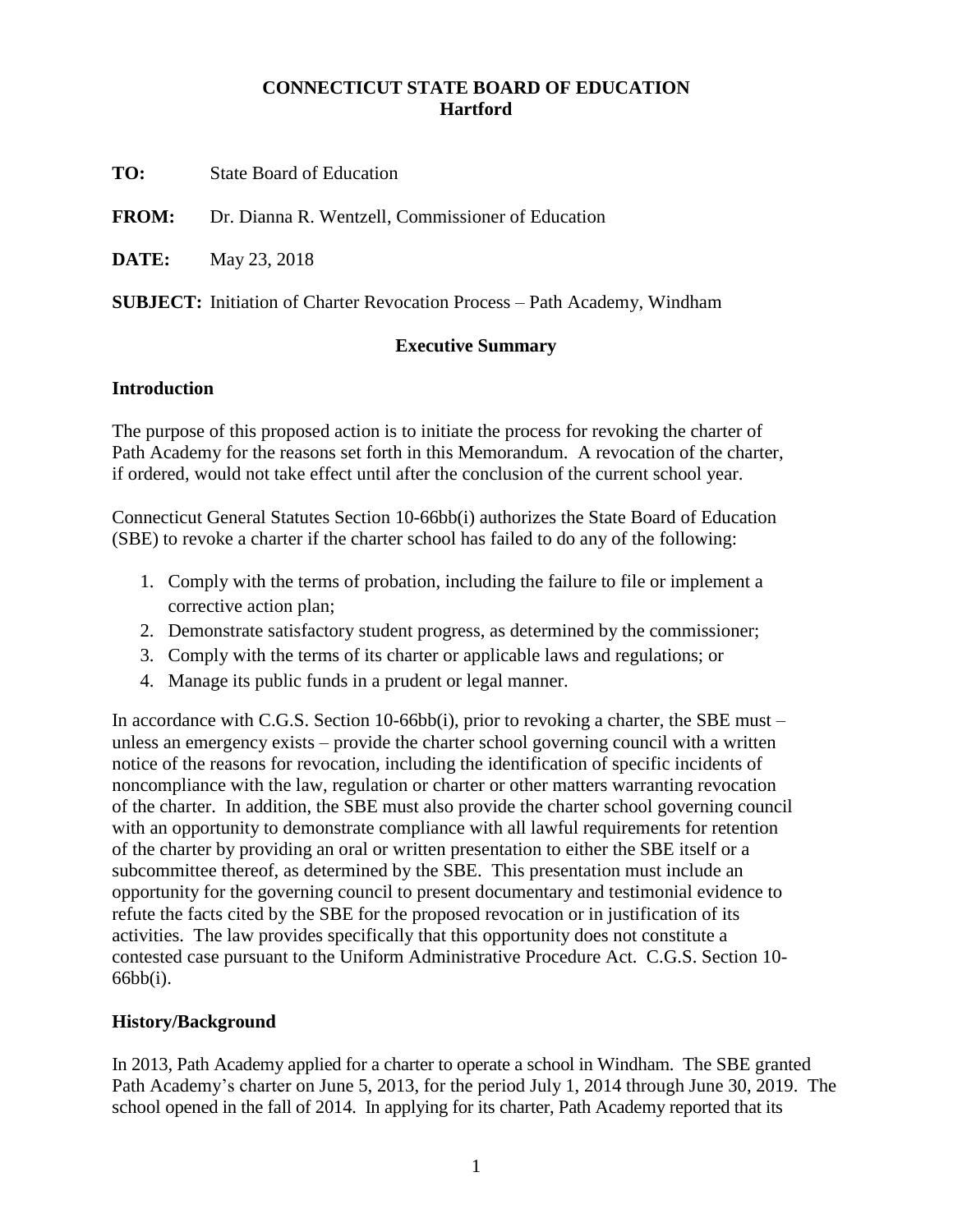mission would be to re-engage the Windham region's over-age, under credited (OU) students in education, supporting them through mastery of the critical skills necessary for success in college, career and community. Path Academy receives various services relating to management of its operations from Our Piece of the Pie, a non-profit serving in the role of charter management organization (CMO).

In late October 2017, the CSDE received information indicating that Path Academy may have been operating a satellite location of its charter school at a site in Norwich. Because the charter did not authorize Path Academy to operate additional locations beyond the Windham school facility, CSDE began to investigate. In early December 2017, CSDE conducted an unannounced visit to the Norwich site located at 309 Otrobando Avenue, Norwich, CT and confirmed that it was being used as a second location of the school. Consequently, on December 8, 2017, the Commissioner directed Path Academy, by letter, to immediately cease and desist the Norwich operation and on January 8, 2018, the Commissioner placed Path Academy on probation for a period of up to one year pursuant to Section 10-66bb(h) of the Connecticut General Statutes (C.G.S.).<sup>1</sup>

As part of probation, CSDE's Office of Internal Audit conducted a review of Path Academy's October 2016 and October 2017 PSIS data submissions to CSDE to verify student enrollment numbers and determine the location(s) at which students were reported to have been enrolled. The Office of Internal Audit also sought records and information directly from Path Academy, including during an all-day site visit at the Windham location.

## **Proposed Reasons for Initiation of Charter Revocation Process**

As a result of the review and audit activities initiated at the time of probation, CSDE has identified several areas of significant concern which, in CSDE's judgment, constitute appropriate reasons for the SBE to initiate the charter revocation process pursuant to C.G.S. Section 10- 66bb(i).

**It is important to note that the reasons set forth below do not reflect final findings or conclusions by CSDE but rather provide an appropriate basis for raising these issues with the SBE for consideration of whether to initiate the charter revocation process. A decision to revoke the charter may be made only by the SBE, and only after completion of the process, which includes an opportunity for the charter school to be heard and provide evidence in response, as noted above.** 

# **I. Unauthorized Satellite Locations**

 $\overline{a}$ 

CSDE confirmed that Path Academy was operating two satellite locations, one in Norwich and one in Hartford, while including the students who were purportedly attending school in these locations in the enrollment data it reported to CSDE for obtaining payment of the charter per

<sup>&</sup>lt;sup>1</sup> The following documents are included as attachments hereto: The Board report and resolution concerning SBE's approval of Path Academy's Charter (Attachment A), The Commissioner's January 8, 2018 probation letter (Attachment B), a letter dated January 16, 2018 from Path Academy and Our Piece of the Pie (Attachment C), and spreadsheets prepared by the Office of Internal Audit reflecting the information it obtained in its review (Attachment D).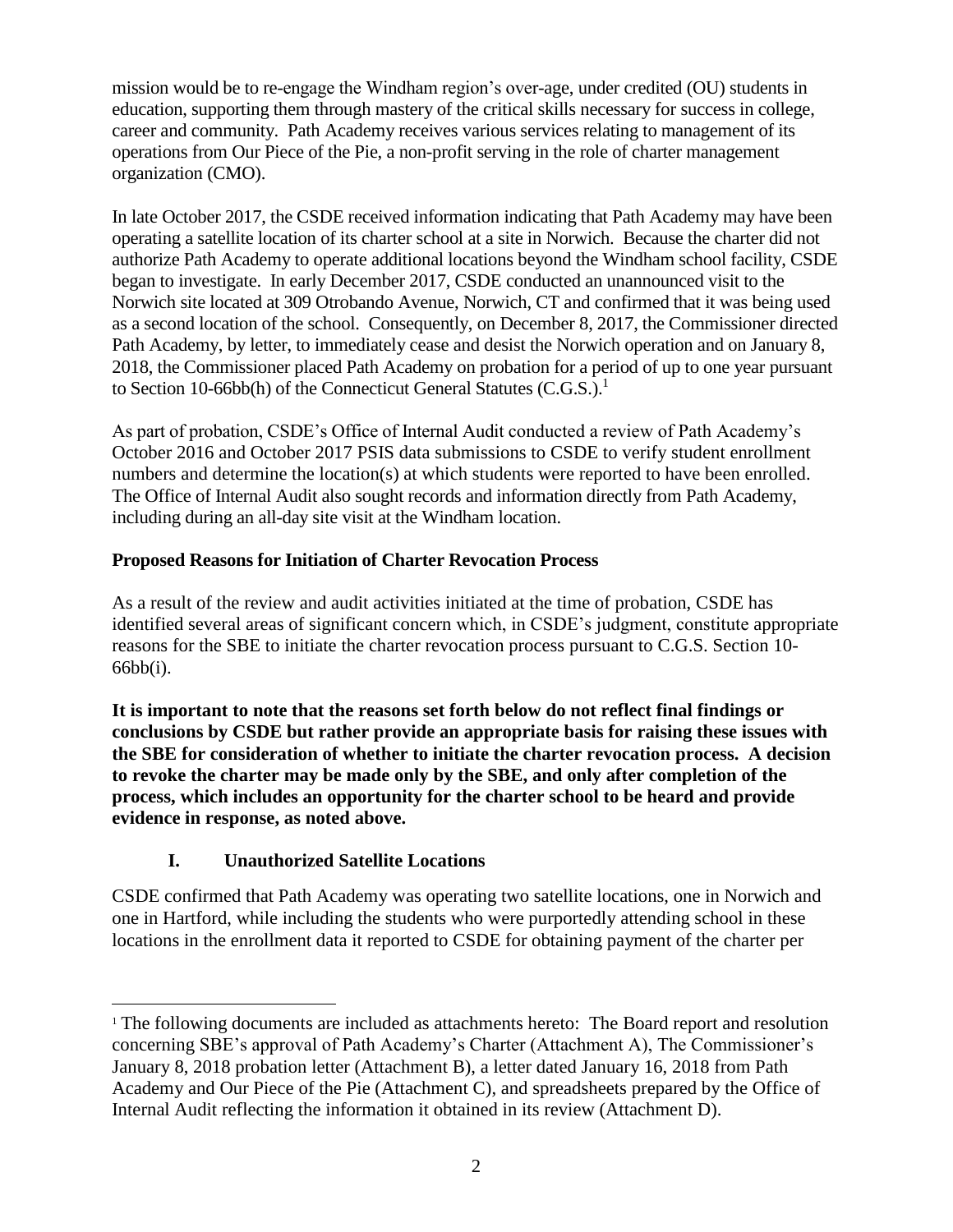pupil grant. Path Academy's charter did not include provisions authorizing the operation of satellite locations.

The Office of Internal Audit conducted a review and confirmed that 40 students included in Path Academy's October 2016 PSIS submission (which determines the amount of the total per pupil grant paid to a charter school) were not in fact enrolled at the Windham school authorized by the charter. Rather, according to Path Academy's records, these students were attending school at the Norwich or Hartford locations. In addition, the Office of Internal Audit's review confirmed that 42 students included in the October 2017 PSIS submission were not enrolled at the authorized school in Windham but rather were said to be attending school in the satellite locations.

As a condition of probation, Path Academy was required to report any additional satellite locations to CSDE by January 15, 2018. It did not report the Hartford location at this time and, on January 16, 2018, Path Academy and its CMO, Our Piece of the Pie, represented to CSDE that the Norwich site had been closed and that there were no other satellite locations. On May 10, 2018, Our Piece of the Pie notified the Commissioner of the Hartford location and reported that it had been closed. On May 11, 2018, Our Piece of the Pie provided CSDE with documentation that confirmed students reported in the PSIS were enrolled at the Hartford satellite location. Records provided by the school indicate that the Hartford location was in operation for the 2016-17 school year and a portion of the 2017-18 school year.

The operation of the satellite locations and seeking state per pupil grant funds for the students assigned to these locations constitute reason to initiate the charter revocation process because these practices indicate a failure to comply with the terms of the school's charter and to manage state funds in a prudent or legal manner. See C.G.S. Section 10-66bb(i)(3), (4). In not timely reporting the Hartford location, the school failed to comply with a term of probation, and this also constitutes reason for initiating the revocation process. See C.G.S. Section 10-66bb(i)(1).

# **II. Failure to Provide Appropriate Records to Support Reported Enrollment**

During the review, the Office of Internal Audit made multiple attempts to obtain school records to check if the school had documentation to back up the student enrollment numbers it reported in PSIS in the 2016-17 and 2017-18 school years. Path Academy repeatedly demonstrated an inability to provide documentation to confirm enrollment as of the required date of October 1<sup>st</sup> in each of the two school years. As a result, the Office of Internal Audit requested the submission of report cards for each student.

Of the 157 students reported in PSIS for the 2016-17 school year, report cards were provided for 71 students. In 2016-17, Path Academy received a state per pupil grant award of \$1,727,000, based on reported enrollment (\$11,000 per student X 157 students). This included 86 students for whom the school could not provide report cards. Of the 174 students reported in PSIS for the 2017-18 school year, report cards were provided for 100 students. In 2017-18, Path Academy received a state per pupil grant award based on 157 students for a total of \$1,727,000 per SBE's charter seat allotment. This included 57 students for whom the school could not provide report cards (and the total reported enrollment included 74 students for whom the school could not provide report cards).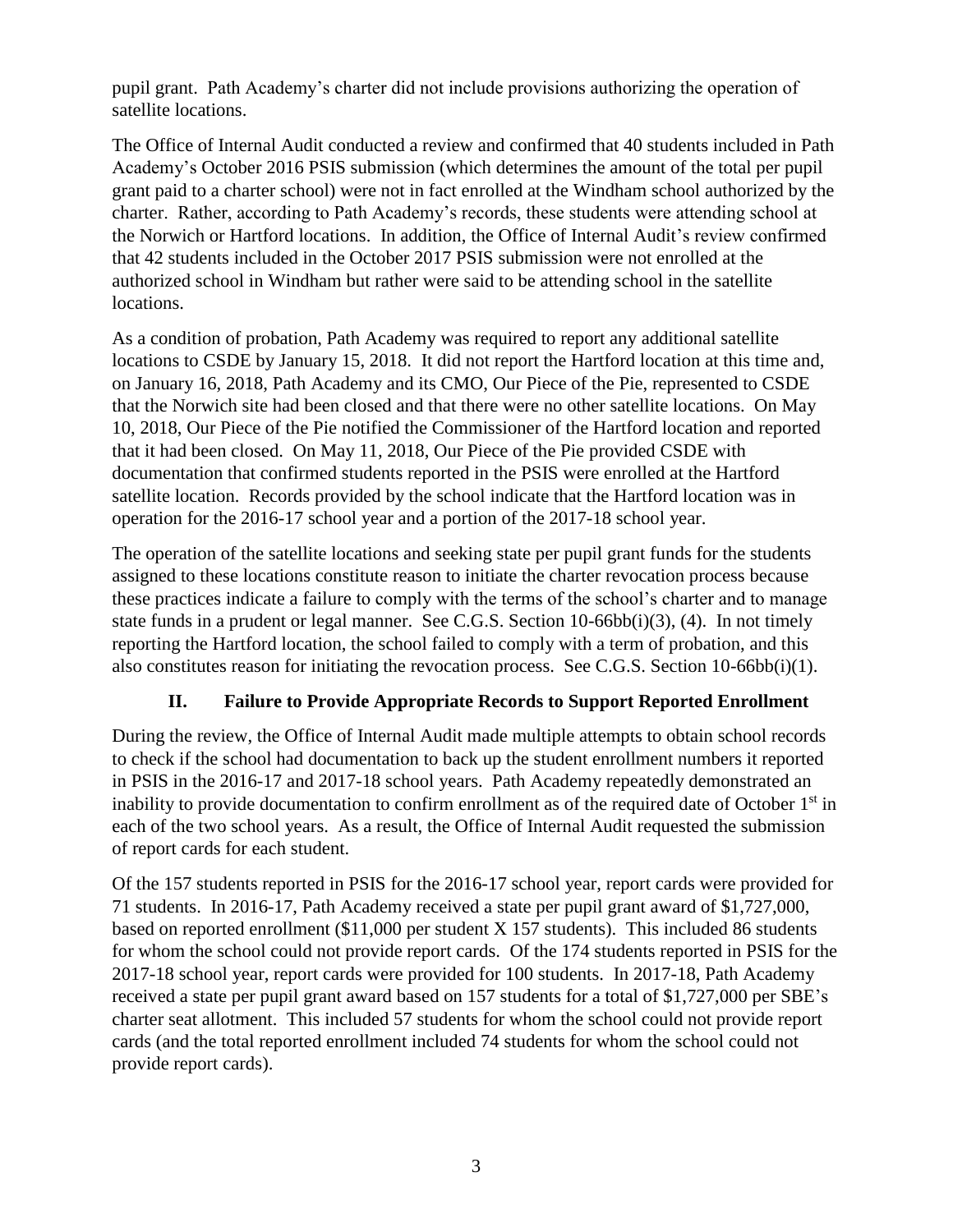The per pupil grant payments for the 128 students for whom the school lacked appropriate documentation to support enrollment represents a potential overpayment of \$1,573,000 to Path Academy over the two-year period.

The failure to maintain records establishing that students who were reported as enrolled in the data used to determine the per pupil grant payment were actually enrolled and attending school constitutes, at a minimum, failure to manage state funds in a prudent or legal manner. See C.G.S. Section 10-66bb(i)(4). In addition, the failure to maintain such records while applying for and accepting the state charter per pupil grant is inconsistent with the responsibilities that charter schools have pursuant to their charters and applicable statutes regarding verifiable student enrollment data and appropriate stewardship of state funds. See C.G.S. Sections 10-66ee(d)(1) (state must pay per pupil grant based on student enrollment information); 10-66pp (CMOs and charter schools must annually file a certified audit statement of revenues and expenditures and IRS Form 990); see also C.G.S. Section 10-66dd(b)(1) (except as may be waived, charter schools are subject to all laws governing public schools).

## **III. There is Evidence Suggesting that a Significant Number of Students Reported as Enrolled are Not Regularly Attending School**

Evidence obtained by CSDE suggests that many of the students who were reported as enrolled in Path Academy did not regularly attend school.

First, the school reports an extremely high absenteeism rate. For example, of the 71 students for whom CSDE received report cards from Path Academy for the 2016-17 school year, the report cards indicate that student absences range from 20 to 173 days. Furthermore, according to the records, 65 percent of these students were absent 100 or more days, and 50 percent were absent 130 or more days. For the 2017-18 school year, which is still in progress, the report cards produced by Path Academy indicate that student absences range from 13 to 127 days so far this year for the 100 students that received report cards. Of these students, 65 percent were absent 50 or more days and 33 percent were absent 100 or more days.

Second, during site visits to the Windham location, Path Academy staff reported, and CSDE staff observed, far fewer students in attendance than were reported as enrolled. For example, during a site visit on May 15, 2018, school staff reported that 46 students were at school that day and 42 students had attended school the day before (out of a reported 2017-18 enrollment of 174).

Finally, as noted in Section II above, Path Academy was unable to produce records establishing that numerous students reported as enrolled were actually enrolled and attending school. The lack of such records is problematic not only because it indicates potential significant overpayment of state funds, as noted above, but also because it is some evidence that the students were not attending school. While it is certainly possible for a school to educate students without maintaining the type of student educational records typically maintained by schools, in considering whether to initiate the revocation process, the SBE may reasonably take into account the fact that the school produced report cards for some students and not for others.

The foregoing concerns provide reason for initiating the revocation process pursuant to subsection (i)(3) of C.G.S. Section 10-66bb (failure to comply with the terms of charter or applicable laws or regulations), subsection (i)(4) (failure to manage public funds in a prudent or legal manner), as well subsection (i)(2) (failure to demonstrate satisfactory student progress).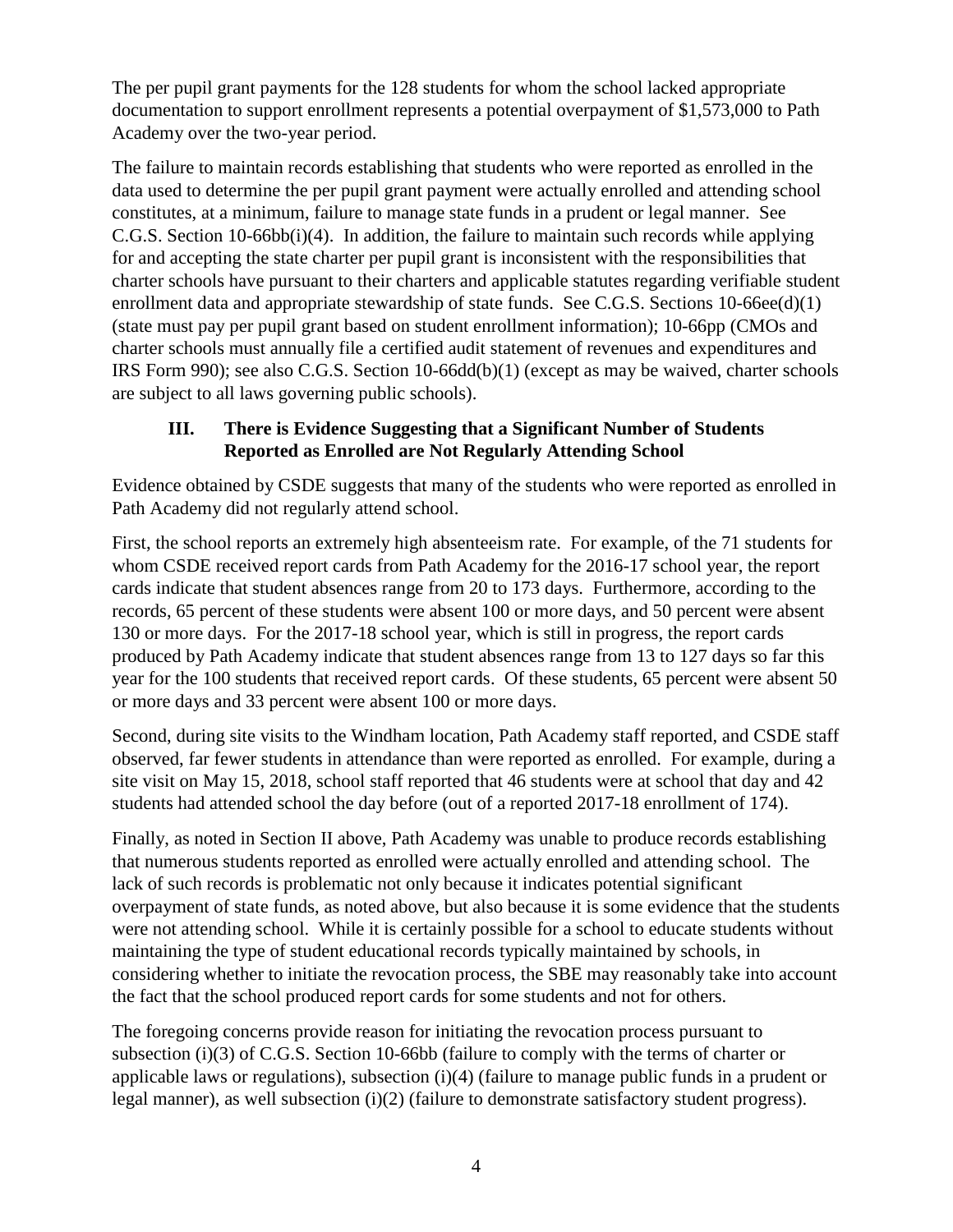## **IV. School Policies Not Authorized by the Charter**

Based on the report cards provided by Path Academy, it appears that it was providing part time education to some of its students, while receiving the full per pupil grant payment for these students. The school's charter does not authorize part time education.

Based on CSDE's review of the report cards for 2016-17, 59 students were determined to be full time (4 or more classes) and 12 students were determined to be part time (3 or less classes). For the 2017-18 school year, 73 students were determined to be full time and 27 students were part time. The state charter school grant does not provide for a per pupil allocation for part time students.

In addition, during the site visit on May 15, 2018, Path Academy disclosed to CSDE that it had, apparently until recently, an attendance policy permitting students to work from home. CSDE does not know how long the policy was in effect. The new principal, who reportedly started approximately two months ago, ended this policy. The school's charter does not authorize it to permit students to work from home.

At a minimum, the foregoing concerns suggest that the school failed to comply with the terms of its charter, which constitutes reason for initiation the revocation process pursuant to C.G.S. Section 10-66bb(i)(3), and failed to manage public funds in a prudent or legal manner, which constitutes such reason pursuant to C.G.S. Section 10-66bb(i)(4).

## **Recommendation and Next Steps**

Based on the information gathered as set forth above, CSDE has determined that the foregoing reasons constitute an appropriate basis for the SBE to initiate charter revocation proceedings in accordance with C.G.S. Section 10-66bb(i), subject to the condition that students currently enrolled in Path Academy will be permitted to complete the remainder of the current school year. Should the SBE vote to initiate this process, CSDE would promptly send the governing council of Path Academy this Memorandum as notice of the reasons for revocation as required by C.G.S. Section 10-66bb(i).

The next step in the process would be a special meeting of the SBE, or of a committee of the SBE, to be held on June 19, 2018, at which Path Academy would have "the opportunity to demonstrate compliance with all requirements for the retention of its charter by providing the [SBE] or a subcommittee of the [SBE] with a written or oral presentation [including] an opportunity . . . to present documentary and testimonial evidence to refute the facts cited by the [SBE] for the proposed revocation or in justification of its activities." C.G.S. Section 10-66bb(i).

The SBE would then have 30 days to render its decision in this matter.

Prepared by: Robert E. Kelly Charter School Program Manager Turnaround Office

> Nora Chapman Supervising Accounts Examiner Office of Internal Audit